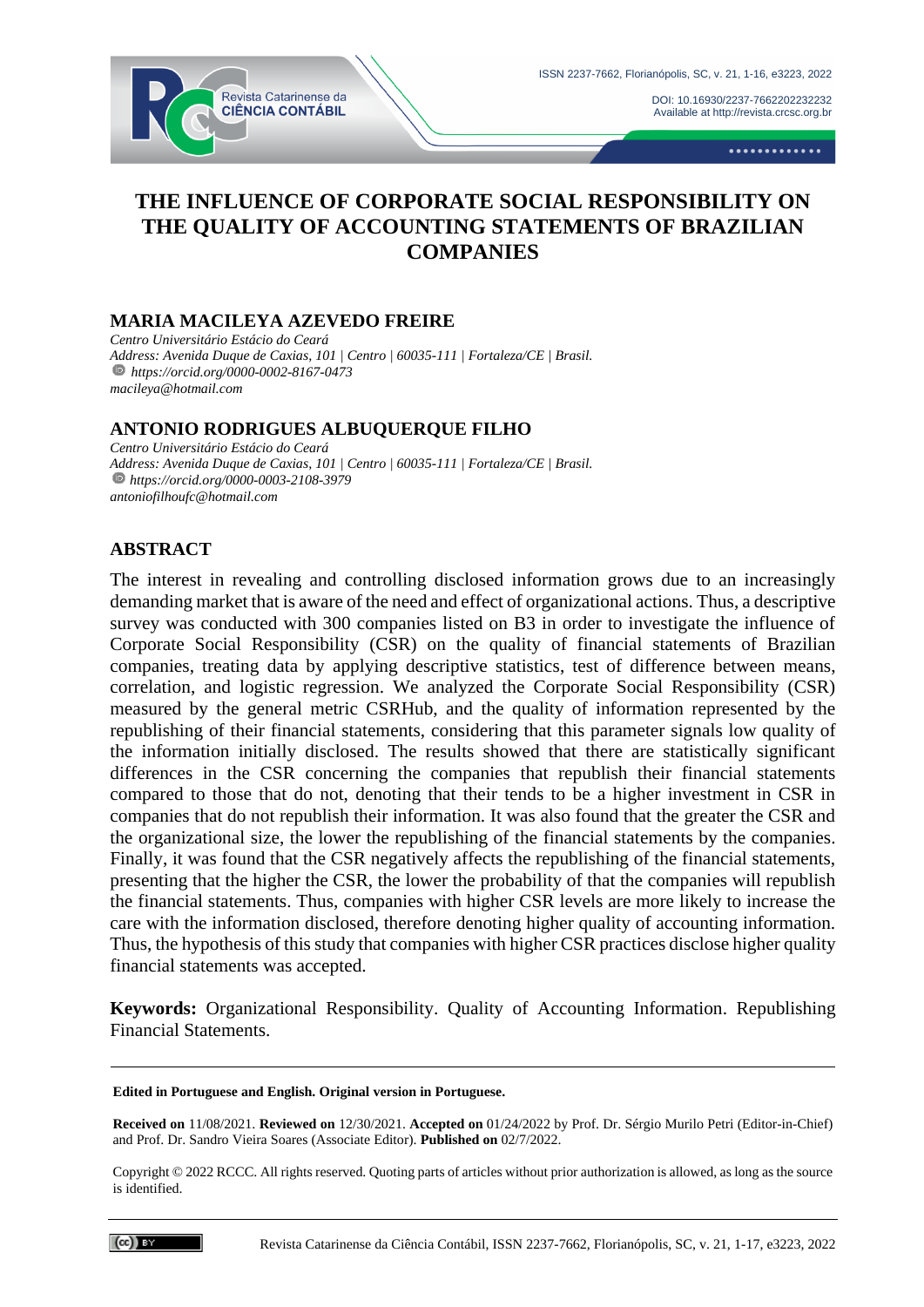

#### **1 INTRODUCTION**

Given a greater awareness of the needs and expectations generated in a company, the organizational interest in associated factors and greater demands of the capital market regarding the care and control in the disclosure of information grows (Silva, Noriller, Silva, & Niyama, 2018). Organizations have been searching for new strategies and mechanisms that represent greater security for investors and the place in which they are inserted, and that reflect not only in the entity's performance, but the positive impacts of the company in its social environment (Berens, Van Riel, & Van Rekom, 2007; Koprowski, Krein, Barichello, Mazzioni, & Dal Magro, 2019).

In this perspective, Corporate Social Responsibility (CSR) presents itself as an instrument of great organizational value, this is due to the fact that it corresponds to a broader responsibility of the organization to its various stakeholders (Rao & Tilt, 2016). Thus, it includes practices that direct greater care, linked to environmental protection, relations with local communities, working conditions, donations, corporate governance (Berens et al., 2007), as well as more transparent and safer financial information disclosure for all stakeholders, compared to organizations that do not meet the same social criteria (Kim, Park, & Wier, 2012).

Meanwhile, the quality of information is essential (Silva, Takamatsu, & Avelino, 2017), since CSR works directly with information about its actions, thus, the company must usually provide accounting statements that offer more dependable, understandable, comparable, and relevant information about what was done (Degenhart, Mazzuco, & Klann, 2017). Accounting information needs to be of quality, making actual information about the company's reality available to users (Healy & Wahlen, 1999). According to Ball (2006), different situations and practices can influence the quality of information, enabling a more assiduous accountability and balance as to what is disclosed, thus reflecting on the financial statements made public.

The debates about the quality of financial statements have been growing in the literature, being addressed in the national and international markets. In this context, they are generally associated with the management of results, relevance, and timeliness of information (Moura, Theiss, & Cunha, 2014; Herculano & Moura, 2015), treating the use of information as something that can greatly impact the company. They are also presented focused on corporate conduct (Bandeira, Góis, De Luca, & Vasconcelos, 2015), where the poor quality of the statements shown is reflected in the investor's decision making. Another factor that may interfere with the quality is the existence of an inconsistency among the disclosed information, forcing the company to republish their statements to disclose the corrected baseline (Habib & Jiang, 2015), thus shining a negative light on the data disclosed in a previous period.

Republishing financial statements consists in the restatement of statements previously published with errors, whether qualitative or quantitative, as well as organizational frauds regarding the financial statements already disclosed (Benyoussef & Khan, 2017; Chiudini, Cunha, & Marques, 2018; He & Chiang, 2013). This instrument, presents itself as an indication of the poor quality of disclosed information (Akhigbe, Kudla, & Madura, 2005), and may impact investor decision-making (Soares, Motoki, & Monte-Mor, 2018), and signal distinct situations to the market, such as manipulating statements (Dechow, Ge, & Schrand, 2010; Marques, Amaral, Souza, Santos, & Belo, 2017).]

From the standpoint of the Signaling Theory, Spence (1973) states that organizations seek to send signals that are decisive in reducing information asymmetry, allowing users to make their choices with greater clarity given the various offers. CSR is a way to signal organizational practices and concerns to the market that positively impact the investor's view (Freitas, Santos, &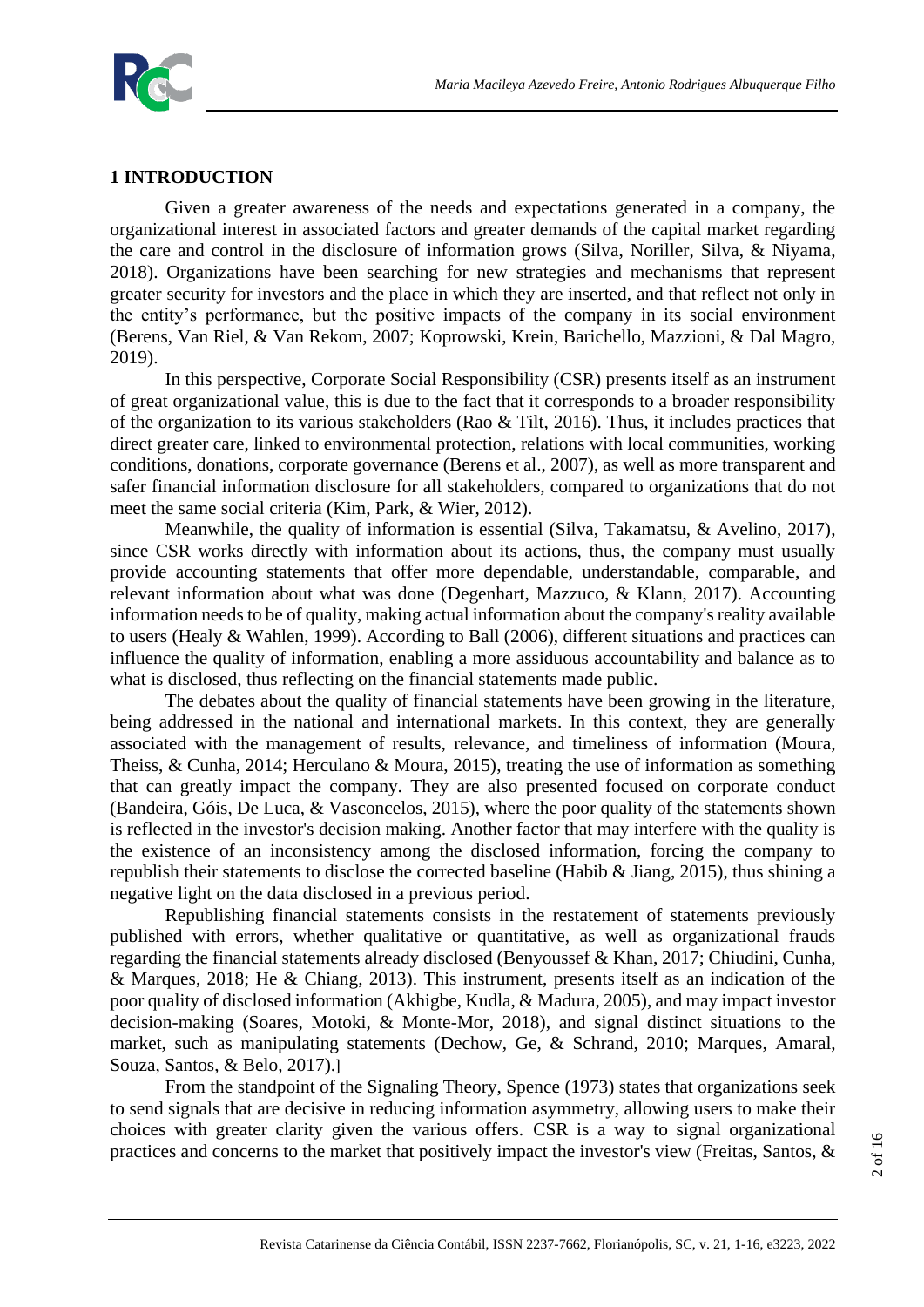

Crisóstomo, 2019), thus, it can also signal greater control and quality of the statements revealed (Kim *et al.*, 2012).

Given the relevance of the subject, the following question arose: **What is the influence of Corporate Social Responsibility on the quality of financial statements?** In order to answer the study's question, the research objective was defined as the investigation of CSR's influence on the quality of financial statements of Brazilian companies. Therefore, the study considered a sample of 300 companies and the interval from 2015 to 2019.

The quality of financial statements is a fundamental factor for decision making (Rezende, 2010; Silva *et al.*, 2017), (Rezende, 2010; Silva et al., 2017), since, when considering the relevance of information in the decision-making power, any inconsistency in the statements can greatly impact the organization's future (Li, Park, & Wynn, 2018). In this context, CSR is a tool that aims to bring benefits regarding the actions adopted, but also regarding the reliability and transparency of the information disclosed (Freitas *et al.*, 2019; Kim *et al.*, 2012).

Thus, this study is justified considering the importance of these organizational parameters for stakeholders, since they can be determinants as influencers of decision-making power (Degenhart et al., 2017), denoting greater clarity for the stakeholder as to the influence of companies that tend to invest more in CSR and the relevance of accounting information (Hedlund, 2021). Meanwhile, it presents the poor quality of information measured by the republishing of financial statements associated with the disclosure of socially responsible companies, considering it as a low quality measure due to the fact that companies that republish their statements tend not to present the information clearly and timely, making it difficult for stakeholders' to analyze, indicating failures in the disclosure of the entity's economic and financial information (Flanagan, Muse, & O'Shaughnessy, 2008). (Flanagan, Muse, & O'Shaughnessy, 2008).

The relevance of the theme to further advances and directed discussions is also justified, as it is indicated denoted as something seldom exposed in the literature when dealing with the quality of information, mainly measured by the republishing of financial statements (Soares et al., 2018). In this sense, it is believed that this study will contribute to broaden the view of the relationship between CSR and the quality of information, considering the impact and consequences of these elements in Brazilian companies. Thus, the study may reveal relevant contributions for investors, regulators and various stakeholders, as an instrument effectively provides knowledge of the development and positive factors in these entities, jointly vesting great relevance for further clarification and expansion of the discussion of the subjects in the economic and academic spheres, and may help regulators understand the business practices of entities and behavior of accounting reports republished in the light of CSR, with more clarity.

## **2 THEORETICAL BACKGROUNDS**

This section presents the theoretical and empirical positions that underlie the development of the research rationale. This section also highlights the development of the hypothesis during the arguments about the study's constructs.

#### **2.1 Corporate social responsibility in the quality of financial statements of Brazilian companies**

CSR has been taking great proportions among organizational practices, since entities are increasingly concerned about the impact they can cause to the environment in which they operate, acting to minimize damage (Mcwilliams & Siegel, 2001), and provide greater transparency (Kim et al., 2012; Baraibar-diez & Sotorrío, 2018). In this way, it not only brings benefits for the social environment, but obtains positive effects in the opinion of stakeholders in the face of such actions(Rao & Tilt, 2016). According to Servaes and Tamayo (2013), CSR corresponds to the organization's commitment to provide greater care for sustainable economic development, thus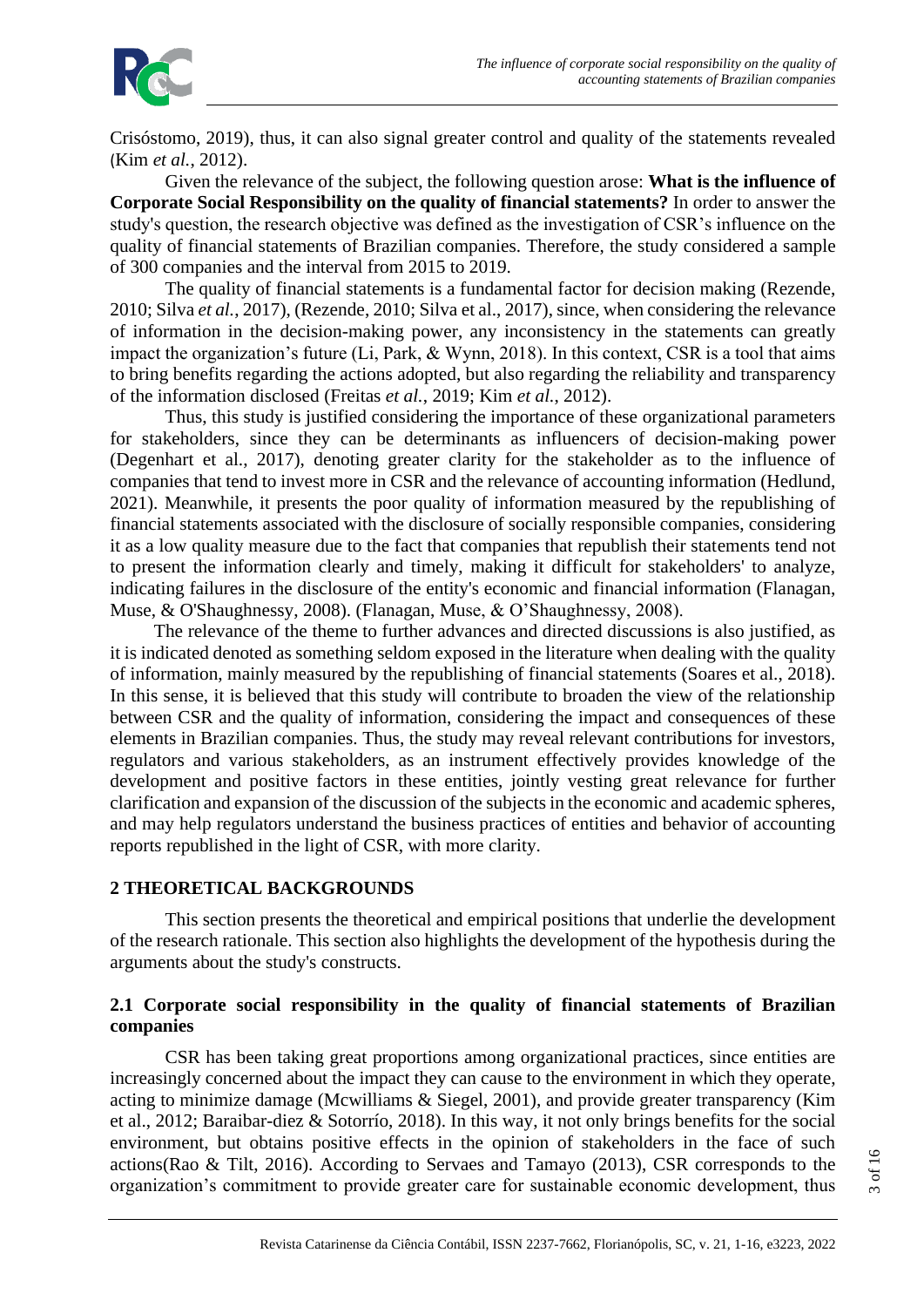

contributing to superior advances in the quality of life of employees, families, community, and society.

In the academic sphere, CSR has been addressed and measured in different ways, among them the Corporate Sustainability Index (ISE) (Nossa *et al*., 2009), considered a tool for analyzing the performance of companies listed on B3 related to the aspect of corporate sustainability, based on economic efficiency, environmental balance, social justice, and corporate governance (BM&FBovespa, 2017). As well as, often associated with the Social Balance of the IBASE Model (2017), in which internal, external, and environmental social benefits are presented (Degenhart et al., 2017), and CSRHub that presents 12 CSR indicators grouped into four categories, namely: employees, environment, community and governance (Prudêncio, Forte, De Luca, & Vasconcelos, 2019).

According to Scholtens and Kang (2013), entities that are more concerned about their social actions and CSR practices are more likely to signal that they are "good companies," in addition to bringing a positive reflection to their attitudes in the capital market (Blacconiere & Patten, 1994), also strengthening their image to stakeholders (Servaes & Tamayo, 2013). In this context, the presentation of such characteristics may reflect in the way the organization presents its data, denoting greater care in the preparation and disclosure of the company's economic and financial information.

Information is seen as an indispensable element for decision-making power, providing greater foundation for secure opinions and to reflect on the company's own actions (Rezende, 2010). Thus, the accounting reports are seen as definitive representatives of the entity, revealing its equity and financial situation, and acting as indispensable sources regarding its positioning and progress (Moura *et al.*, 2017).

In this perspective, the quality of the information is something of great value, requiring greater care and clarity as to what is disclosed, mainly because it is an essential element for investor decision making. (Chiudini *et al.*, 2018). Moreover, the quality financial statements can bring numerous benefits, not only in terms of more coherent and concise decisions (Sousa, Fernandes, Bezerra, & Ribeiro, 2016), but also for the company's image in the market where it operates (Bandeira *et al.*, 2015). Lee and Masulis (2009) explain poor quality generates reflects on the company's external investors, is linked to uncertainties about the organization's real financial status and can induce a decrease in demand for new equity, generating higher costs and risk.

The national literature exposes the poor quality of financial statements measured mainly by performance management (Moura *et al.*, 2014; Herculano & Moura, 2015), or corporate misconduct (Bandeira *et al.*, 2015) linked to the entity's reputation.. However, the poor quality of financial reports can be associated with other factors, such as the republication of financial statements (Li et al., 2018), since it indicates the material inaccuracy of the disclosed information, presenting data that do not represent the company's actual status, making it necessary to later disclose the corrected elements (Cianci, Clor-proell, & Kaplan, 2019). The republication of financial statements can occur voluntarily, where there is no requirement from the regulatory body, or compulsorily, where the CVM (Brazilian securities and exchange commission) requires that the information be corrected and restated (Marques *et al*., 2017). Thus, the way the entity is managed can say a lot about the quality of the information disclosed and can send signals to stakeholders indicating greater control by the company, or not, over the financial statements presented.

When considering factors associated as CSR, few studies have examined the relationship of CSR and the quality of the information disclosed. Among the studies present in the literature, Degenhart et al. (2017) analyzed the relationship between CSR and the relevance of accounting information of Brazilian companies in the period from 2011 to 2015. The authors found that CSR has a positive relation with the relevance of accounting information. Kim et al. (2012) examined whether socially responsible American companies behave differently from others in their financial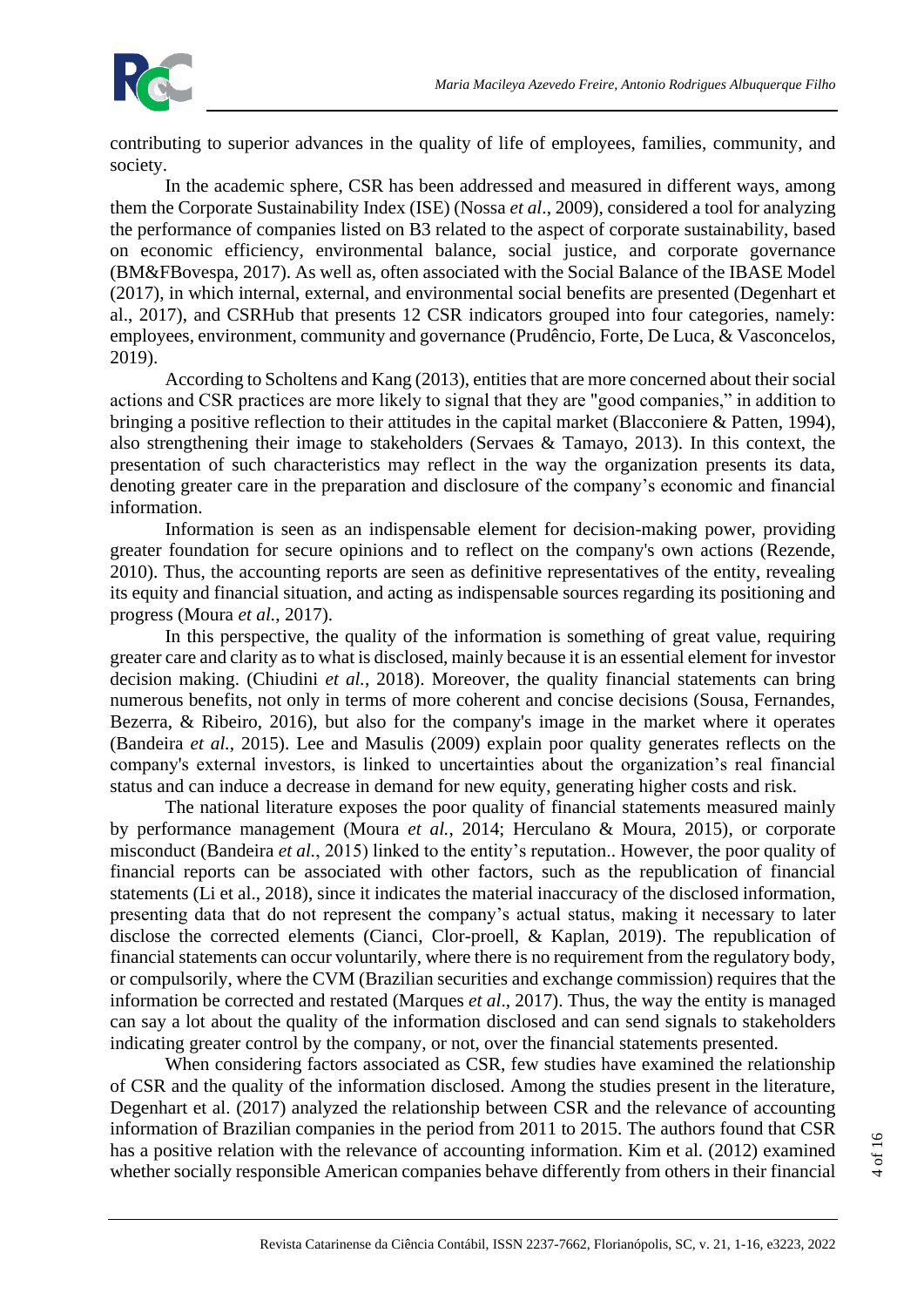

reporting regarding the quality shown. They concluded that socially responsible companies are less likely to manage earnings, manipulate activities, and be the subject of SEC investigations.

 In this period, the issuance of evidence of organizational improvements, such as those of companies that operate with CSR practices, can signal confirmatory aspects to the market regarding the quality of financial statements disclosed (Costa, Correia, Paulo, & Lucena, 2018), making it possible to associate greater practices of social and environmental actions as a factor that reflects control, timeliness and reliability of what is presented to stakeholders, thus indicating higher levels of quality in the disclosure of their financial statements (Degenhart et al., 2017), therefore not needing to republish them. Thus, the hypothesis of the study is developed:

**General hypothesis:** Companies that present Corporate Social Responsibility practices disclose higher quality financial statements.

## **3 METHODOLOGY**

#### **3.1 Population and sample**

The population consists of all active companies listed on B3 S.A. that were present in the Economatica® database on 02/15/2020. The sample was formed considering the companies with available data for the construction of variables, comprising the interval 2015, 2016, 2017, 2018 and 2019, corresponding to a time of relevant comparison among the organizations and for the use of panel data (Wooldridge, 2007). The result was a sample of 300 companies.

Table 1 presents the list of organizational segments based on the sample and considering the number of associated entities.

| <b>Organizational segment</b> | <b>Number of companies</b> |  |  |
|-------------------------------|----------------------------|--|--|
| Industrial goods              | 51                         |  |  |
| Communications                |                            |  |  |
| Cyclical consumption          | 72                         |  |  |
| Non-cyclical consumption      | 21                         |  |  |
| Finances                      | 50                         |  |  |
| Basic materials               | 28<br>10                   |  |  |
| Oil, gas, and biofuels        |                            |  |  |
| Health                        |                            |  |  |
| Information technology        | 6                          |  |  |
| Public utility                | 40                         |  |  |
| <b>Total of companies</b>     | 300                        |  |  |

#### Table 1 **List of company segments**

Source: Prepared by the authors.

From Table 1 it can be deduced that 71 companies in the sample comprise the Cyclical Consumption sector, followed by the Industrial goods (51 companies) and Financial (50 companies) sectors, while Communications (5 companies), Information Technology (6 companies) and Oil, Gas and Biofuels (10 companies) were the sectors with the fewest companies in the sample.

## **3.2 Research Variables and Data Collection**

Data collection relied on CVM website for information about the companies' financial statements republishing, the CSRHub Database for CSR practices, and Economatica for financial information.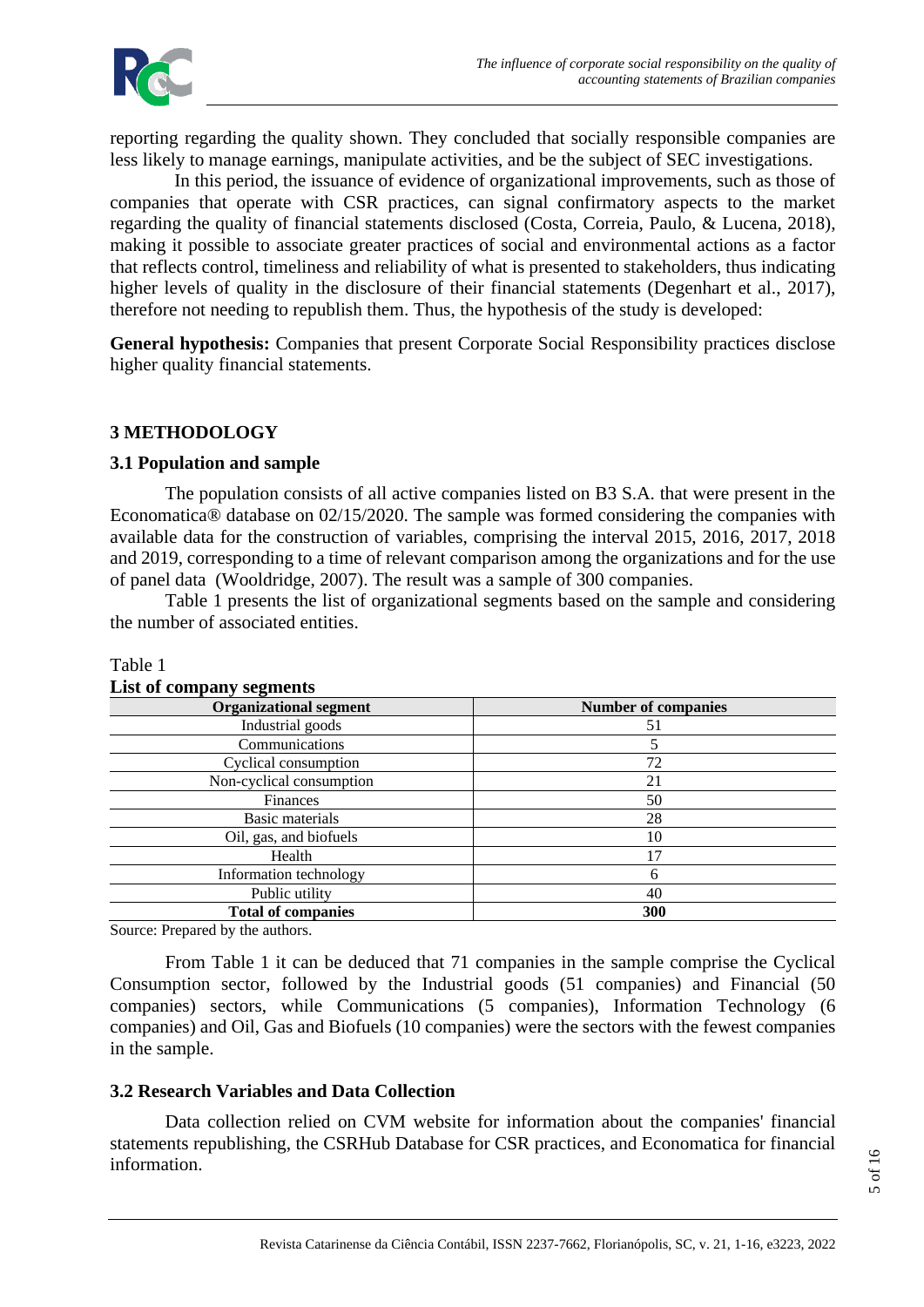

Table 2 shows the description, sources and theoretical support for the variables used in the research.

#### **Variable** *Proxy* **Description Data source Theoretical support Dependent variable** Low quality of accounting statements Republishing (REPUB) Dummy variable that assumes value 1 when the statement is republished and value 0 (zero) otherwise CVM website  $\begin{array}{|c|c|c|c|c|} \hline \text{Chiudini et al.} \end{array}$ (2018); Zhang, Huang and Habid (2018). **Independent variable** Corporate Social Responsibility CSR General Metric CSRHub CSRHub database Yasser, Al Mamun, Ahmed (2017). **Control variables** Company size SIZE Natural log of total<br>assets Economatica Cao, Du e Hansen (2017); Zhang *et al.* (2018). Indebtedness IND Ratio between Total Liabilities and Total Assets Economatica<sup>®</sup> Tavares (2016). Performance ROA Ratio between Net income and Total assets Economatica<sup>®</sup> Shahzad *et al.* (2020). Leverage GAF Net Profit/Ebitda Economatica<sup>®</sup> Muñoz *et al.* (2020). YEAR *YEAR Dummies* Assume 1 for the year and 0 for the others. Economatica<sup>®</sup> Ferreira (2021).

#### Table 2 **Variables used in the research**

Source: Prepared by the authors based on the literature.

The study's dependent variable corresponds to the Low quality of the Financial Statements, measured through the republishing of the statements, analyzed by a dummy variable that assumes the value "1" when there statements are republished and the value "0" (zero) otherwise (Zhang et al., 2018), this way all types of republishing were considered (compulsory and voluntary). As an independent variable we have the CSR, which considered the general evaluation metric CSRHub (Yasser, Al mamun & Ahmed, 2017).

The CSRHub database provides data on its dimensions based on fourteen indicators grouped into four categories: employees (compensation, diversity and labor rights, training, health and safety indicators), environment (energy and climate change, environmental policy and reports, resource management indicators), community (community development and philanthropy, products, human rights and supply chain indicators) and governance (board, leadership ethics, transparency and reporting indicators), thus covering social, environmental and economic aspects (Ribeiro et al., 2017). The average of the four categories described forms the overall CSR metric, providing standardization and a score ranging from 0-100.

The control variables are represented by company size, characterized by the natural log of total assets (Cao et al., 2017), indebtedness, measured by the ratio of total liabilities to total assets (Tavares, 2016), performance measured by the ratio of net income to total assets (Shahzad et al.,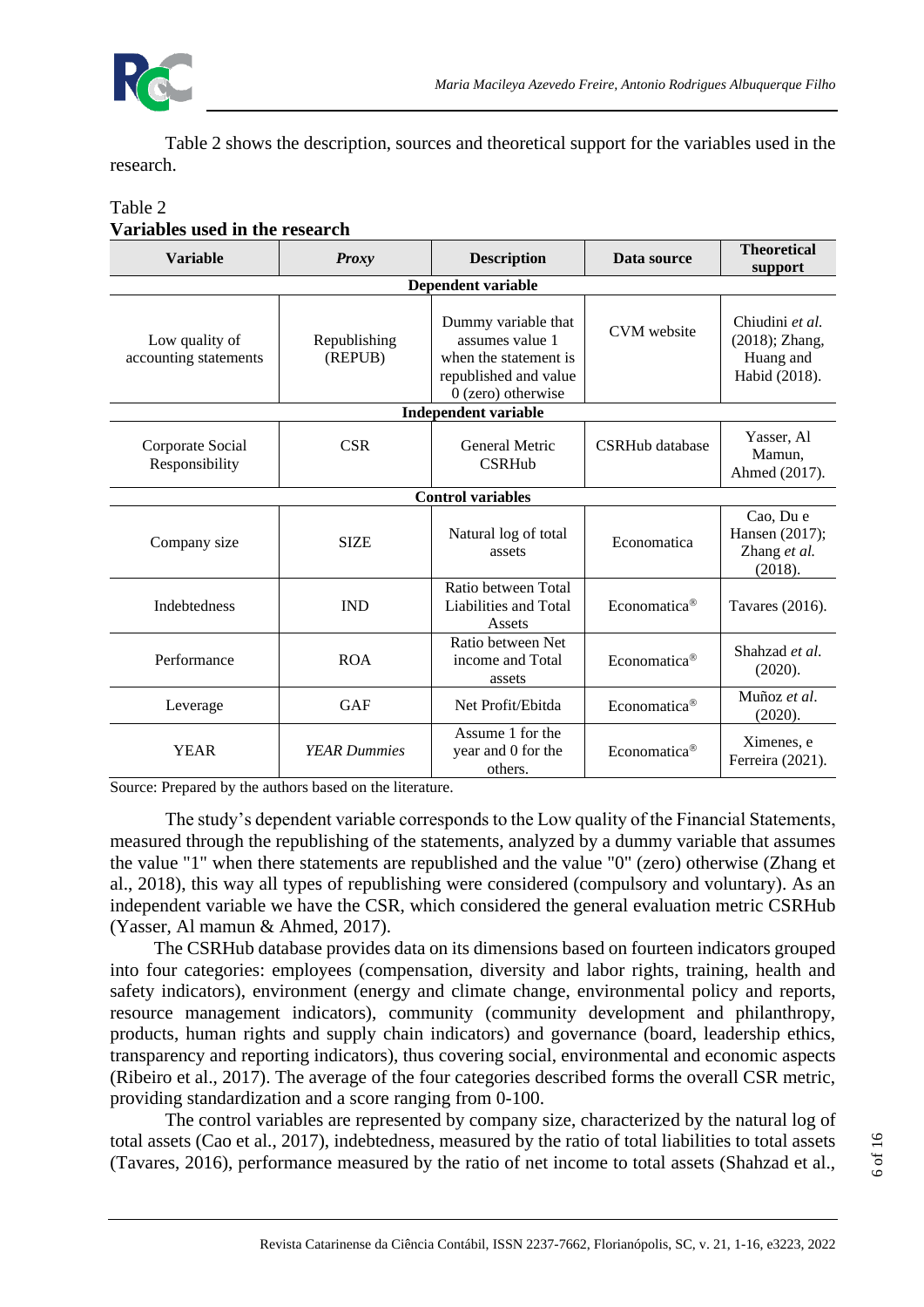

2020); Leverage, obtained through the ratio of net income to Ebitda (Muñoz et al., 2020); and YEAR Dummies.

#### **3.3 Data Analysis Procedures**

In order to meet the objective of the study and test the formulated hypothesis, a descriptive analysis was initially performed for a better understanding of the variables, considering the continuous variables of the study. The difference test between CSR and financial statement republishing averages was also performed, for which two groups were considered: G1 of companies that did not republish and G2 of companies that republished their financial information. Additionally, Pearson's correlation test was carried out between the variables and the republication of the financial statements. Finally, a logistic regression analysis with panel data was performed to conjecture about the influence of CSR on the quality of the financial statements disclosed.

The data organization takes place in time series based on the panel data that show the variables' evolution not only in a given instant of time, but over time and in view of the observations made (Fávero *et al.*, 2009).

The panel data analysis used the pooled independent cross-sections (POLS - pooled ordinary least squares), fixed effects and random effects (random effects) approaches. In the case of the pooled model, no elements linked to behavioral differences of the entities within the set of observed data are found; however, the fixed effects approach takes considers the existence of significant differences in the behavior of the companies. The random effects model analyzes the differences of each individual as random, in which similarities are verified with the observations of the sample (Fávero et al., 2009).

Thus, the Equation below presents the econometric model of the study.

$$
REPUBij = \beta 0 + \beta 1 RSCij + \beta 2 TAMij + \beta 3 ENDij + \beta 4 ROAij + \beta 5 GAFij + \varepsilon_{ij}
$$

Furthermore, it should be noted that the Chow test was also performed to identify the model (Pool or fixed effects). Then, the Breusch-Pagan Lagrange multiplier test (for pool and random effects) and, finally, the Hausman test, were also used to identify the most representative (fixed or random) (Fávero et al., 2009).

Moreover, a descriptive statistic of the variables of interest of the study was performed prior to the regression analysis, from which measures of central tendency and variability were extracted, in order to preview the data behaviors. Likewise, the test of difference between means (Student's t-test) was conducted to compare companies that do not republish and those that republish their financial statements, but Pearson's correlation was also used to verify the association between the study variables, given that the data met the assumption of normality.

## **4 PRESENTATION AND ANALYSIS OF RESULTS**

#### **4.1 Descriptive statistics**

Below we present the characteristics of the sample of companies in order to understand the research data distribution. First is an overview of the variables of the study is presented, symbolizing their overall distribution, then is the verification of differences, relationship and influence among the variables.

Table presents the description of the continuous and discrete variables used in the research.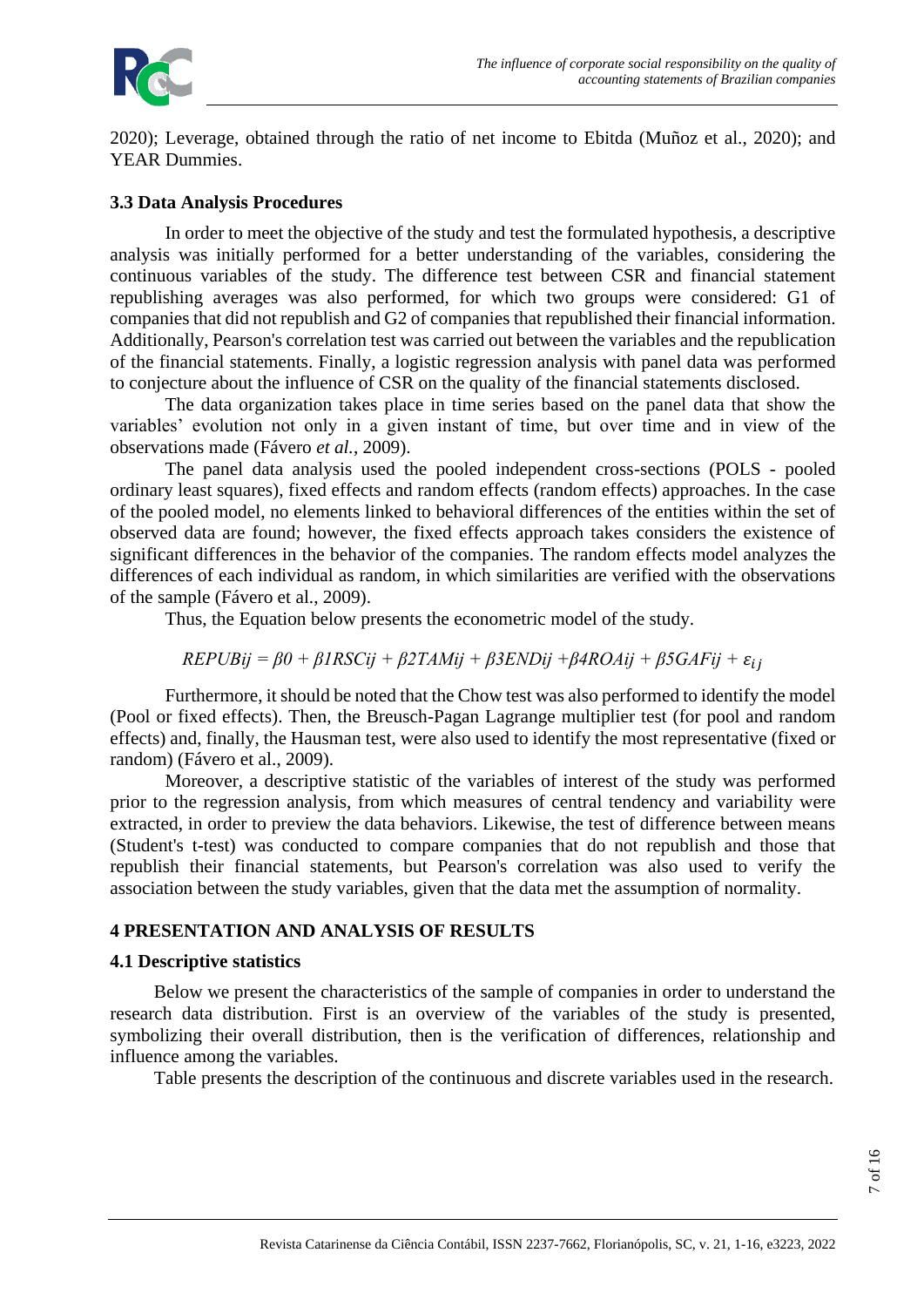

| Chul uctel izutlen er centhulues unu usel ett Tul iutlee |                |                |             |                           |
|----------------------------------------------------------|----------------|----------------|-------------|---------------------------|
| Variables                                                | <b>Minimum</b> | <b>Maximum</b> | <b>Mean</b> | <b>Standard deviation</b> |
| CSR                                                      | 34.0           | 67.0           | 53.87       | 6.097                     |
| <b>SIZE</b>                                              | 2.0365         | 21.276         | 14.61       | 2.526                     |
| <b>IND</b>                                               |                | 46.75          | 0.922       | 2.647                     |
| <b>ROA</b>                                               | $-13.30$       | 2.217          | 0.174       | 3.653                     |
| GAF                                                      | $-140.974$     | 282.839        | 1.004       | 11.71                     |

#### Table 3 **Characterization of continuous and discrete variables**

Source: Research data.

By Table 3 it is observed that among the companies that implement CSR actions signaled an average value of 53.87, and there are companies that presented a minimum of 34 and a maximum of 67, with the value being significantly heterogeneous among the companies (Standard Deviation  $= 6.097$ ). The other variables (SIZE, IND, ROA, GAF) were dispersed, showing heterogeneous values among the companies.

Consequently, several studies highlight that Brazilian companies have been signaling the republishing of their statements (Tavares, 2016; Chiudini et al., 2018; Soares et al., 2018).

In the Brazilian scenario, although most republishing is voluntary, which may at first signal greater transparency to the market, Palmrose, Richardson and Scholz (2004), Cao, Myers and Omer (2012) and Marque et al. (2017) point out that this may present relevant adverse effects on the company's capital cost and reputation. Thus, the quality of disclosed information can be affected by numerous contextual factors, including CSR (Degenhart et al., 2017).

Regarding the CSR, it is verified that Brazilian companies are increasingly socially responsible, considering there is greater attention from society in relation to their conduct, showing that there is a concern beyond economic gains. Thus, as pondered by Albuquerque Filho et al. (2019) page 13 apud Beltratti (2005) "socially responsible companies are often also the most respected and profitable companies."

## **4.2 Test of Means**

Table 4 shows the test of means of the CSR between companies that do not republish and that do republish their financial statements, signaling the similarities and differences between the CSR and republishing variables.

#### Table 4

**CSR test of means between companies that republish and do not republish their financial statements**

|                 |              |     | <b>Student's t test</b> |          | Levene's test |       |
|-----------------|--------------|-----|-------------------------|----------|---------------|-------|
| <b>Variable</b> | <b>REPUB</b> | N   | <b>Mean</b>             | Sig.     |               | Sig.  |
|                 | G1           | 170 | 54.010                  | 0.407    |               |       |
| CSR             | G2           | 130 | 53.515                  | $0.006*$ | 0.001         | 0.981 |

Source: Prepared by the authors.

\*significant at 1%.

Key: G1 - companies that did not republish and G2 - companies that did republish.

Table 4 shows statistically significant differences in the CSR of companies that republish their financial statements compared to companies that do not republish their financial statements. The CSR of companies that do not republish (G1) is higher than that of companies that republish (G2), indicating that companies that do not republish their financial statements tend to present higher CSR.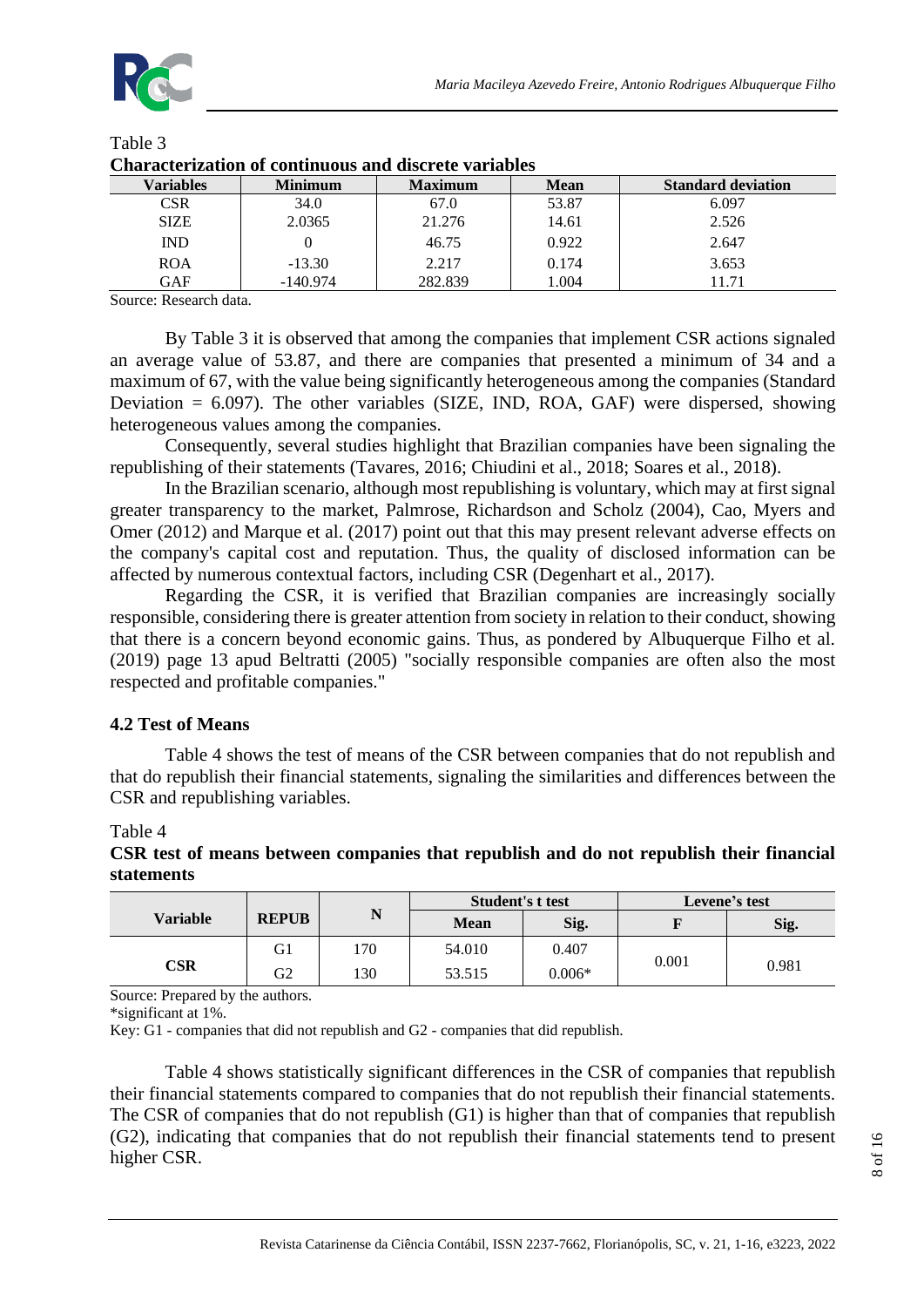

In this context, CSR is an instrument that helps increase benefits regarding the actions adopted, but also regarding the reliability and transparency of the information disclosed (Freitas et al., 2019; Kim et al., 2012), in this case, the non-republishing of accounting information. Whereas, according to Helou Neto and Pereira (2010), republications in the Brazilian scenario show a negative reaction from the market when it is a CVM-mandated republishing.

#### **4.3 Pearson's Correlation**

Table 5 demonstrates the Pearson's correlation between the variables and REPUB.

#### Table 5 **Correlation of variables**

|                  | <b>Expected</b>          | <b>Observed Result</b> |
|------------------|--------------------------|------------------------|
| <b>Variables</b> | <b>Result</b>            | <b>REPUB</b>           |
| <b>CSR</b>       | ۰                        | $-0.39$ (**)           |
| <b>SIZE</b>      | $\overline{\phantom{a}}$ | $-0.08$ (**)           |
| <b>IND</b>       | +                        | $+0.11$ (NS)           |
| <b>ROA</b>       | $\overline{\phantom{0}}$ | $+0.02$ (NS)           |
| <b>GAF</b>       | -                        | $+0.03$ (NS)           |

Source: Prepared by the authors.

\*\* significant at 5%; NS: Not significant.

Table 5 reveals that there is an inverse correlation between CSR and the Republishing of Financial Statements (REPUB). Furthermore, it is noted that company size also showed a negative association with REPUB. The IND, ROA and AF variables did not show statistical significance. Thus, it is highlighted that the higher the CSR and size, the lower the republishing of financial statements by companies.

Such results corroborate what Bischoff, Finley e Leblanc (2008) state, that the stock market sees republishing as something negative, and indicative of fraud or the absence of quality statements. Thus, taking information quality into consideration, the negative relationship between CSR and REPUB is in line with the findings of Schuster and Klann (2019) and Malo-Alain, Melegy, and Ghoneim (2019), who also analyzed the effects of CSR on accounting information quality.

Therefore, it is inferred that to the extent that companies expose their CSR actions as a form of transparency, they also tend to stimulate the quality of their information by not republishing their statements.

#### **4.4 Logistic regression**

Table 6 shows the influence of CSR on REPUB.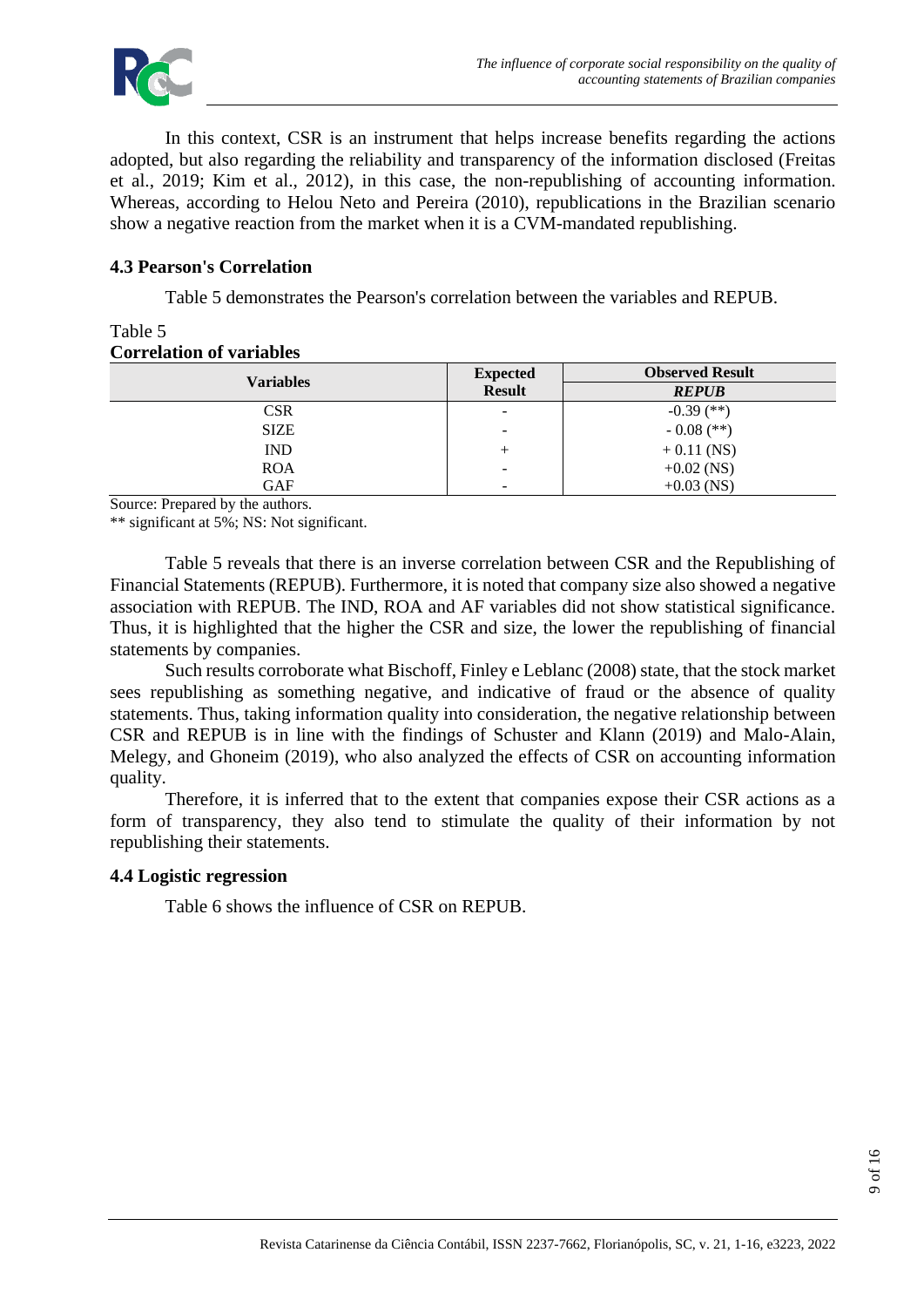

| $\mathbf{\sigma}$<br><b>Variable</b> | <b>Republication of financial statements</b> |                  |                     |  |  |
|--------------------------------------|----------------------------------------------|------------------|---------------------|--|--|
|                                      | <b>Model I</b>                               |                  | <b>Collinearity</b> |  |  |
| <b>Random effects</b>                |                                              | <b>Tolerance</b> | <b>VIF</b>          |  |  |
| <b>CSR</b>                           | $-0.016**$                                   | 0.976            | 1.025               |  |  |
| <b>SIZE</b>                          | $-0.083***$                                  | 0.907            | 1.103               |  |  |
| <b>IND</b>                           | 0.062                                        | 0.833            | 1.200               |  |  |
| <b>ROA</b>                           | 0.032                                        | 0.899            | 1.112               |  |  |
| <b>GAF</b>                           | $-0.005$                                     | 0.991            | 1.009               |  |  |
| Constant                             | 2.627                                        |                  |                     |  |  |
| Dummy_YEAR                           | Yes                                          |                  |                     |  |  |
| Wald Chi <sub>2</sub>                | 5.176                                        |                  |                     |  |  |
| p-value                              | $0.000*$                                     |                  |                     |  |  |
| $R^2$                                | 0.150                                        |                  |                     |  |  |
| Average VIF                          | 1.089                                        |                  |                     |  |  |

#### Table 6 **Logistic regression of CSR influence on REPUB**

Source: Prepared by the authors.

 $(*), (**,(***)$  significant at 1%, 5% and 10%, respectively.

In Table 6 it is observed that the Wald Chi2 was significant at 1%, enabling the model analysis. The explanatory power of the model  $(R^2)$  corresponds to 15% and the VIF indicates the non-multicollinearity between the independent variables (VIF<5).

The regression allows us to verify that the CSR presented statistical significance at 5%. The negative coefficient (CSR= -0.016) shows a negative influence of CSR on REPUB. Thus, it is deduced that the higher the CSR, the lower the probability of Financial Statements being Republished (REPUB) by companies, with subsequent impacts on the quality of their accounting information. Thus, the hypothesis of this study, that companies with Corporate Social Responsibility practices disclose higher quality financial statements, is accepted.

In the meantime, it can be seen that issuing evidence of organizational improvements can signal proof of quality financial statements to the market (Costa et al., 2018), presenting CSR as a positive tool regarding accounting information (Degenhart et al., 2017), corroborating the studies of Kim et al. (2012) and Scholtens and Kang (2013) that entities that are more concerned about their social actions and CSR practices, are more likely to signal that they are "good companies," which reflects on the information disclosed by them.

Furthermore, as pondered by Kim et al. (2012), to the extent that CSR is a matter of rising interest, given that investors, clients, and stakeholders demand greater transparency, companies need to disclose their information to the market, being able to insert in this context their environmental, social and economic actions, just as corroborated by the Signaling Theory.

In this scenario, the negative relationship between CSR and REPUB corroborates what was demonstrated by Albuquerque Filho et al. (2019), who pointed out that CSR induces greater transparency, and can contribute to the improvement of the company's brand and reputation by alleviating its concerns about negative inquiries, such as republishing its financial statements.

Furthermore, it was also found that company size was negative and statistically significant  $(SIZE = -0.083, p-value < 1\%)$ , showing that there is a lower possibility of republishing among larger companies, which means they consequently tend to present better quality information. On the other hand, the other variables (IND, ROA, and AF) did not show statistical significance.

It should be emphasized that, although a positive relationship of size in republication (Khalil & Ozkan, 2016; Marques et al., 2017) has been verified in previous studies, in the Brazilian context, most republishing is spontaneous (voluntarily) (Marques et al., 2017). This means, according to Marques (2016), that the materials republished are not necessarily a reflection of some kind of irregularity. The study by Helou Neto and Pereira (2010), for example, revealed that,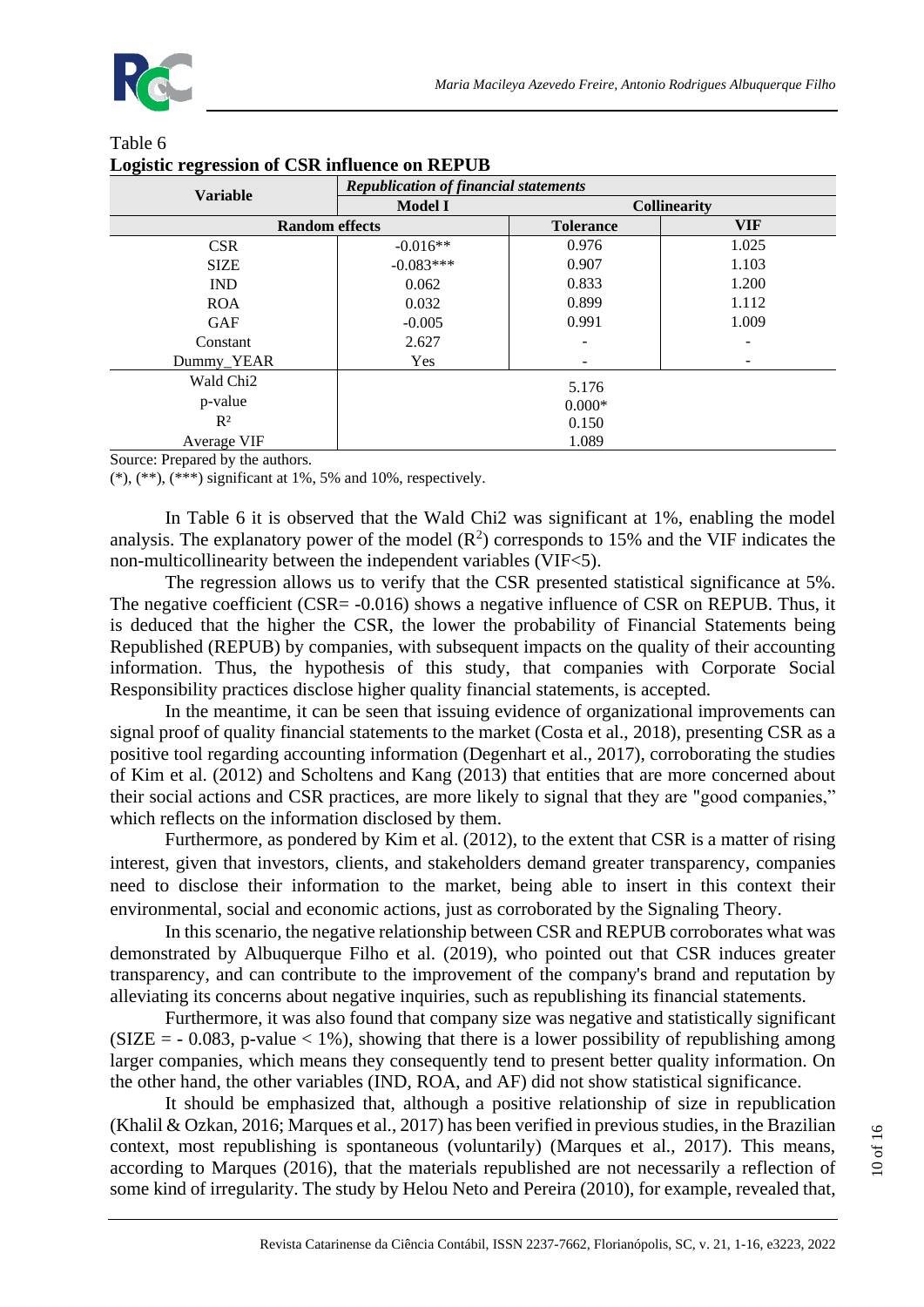

in the Brazilian scenario, only mandatory republications generate a negative effect on the information disclosed by companies.

#### **5 FINAL CONCLUSIONS**

With the purpose of investigating the influence of CSR on the quality of the financial statements of Brazilian companies, a literature review was carried out based on the subject, similar studies and data analysis performed through statistical treatment. In this context, the variable Republishing of Financial Statements was considered as a factor of low information quality, and the general metric CSRHub as a CSR measure.

The results of the study showed that there are statistically significant differences in the CSR of companies that republish their financial statements compared to companies that do not republish their statements, indicating that companies that do not republish their statements tend to have a higher CSR, implying a greater concern by companies that have higher investments in CSR with the disclosure of quality information.

This statement can be verified along the other statistical analyses conducted, such as in the correlation analysis, which showed a negative correlation between CSR and the republishing of financial statements, thus pointing out that the higher the CSR and the organizational size, the lower the republishing of financial statements by companies.

A negative influence of the CSR on the republishing of the financial statements was also found when performing the regression analysis in an attempt to verify the influence between the variables, verifying that the higher the CSR, the lower the probability of the companies republishing the financial statements.

During this time, companies with higher levels of CSR show greater care with the information disclosed, therefore, there is a greater possibility of not republishing their financial information, implying higher quality of the information reported. Thus, we accept the hypothesis of this study that companies with CSR (practices focused on employees, environment, community, and governance, thus covering social, environmental, and economic aspects) disclose higher quality financial statements.

Based on the analysis of the influence of CSR on the quality of Brazilian company financial statements, from the perspective of the republishing of financial statements, it was possible to understand the relationship between CSR and quality of information, allowing the submission of information on organizational aspects that enable the shareholder to make the best decision, who, in general, looks for entities that demonstrate greater reliability and responsibility.

Therefore, this study contributes to the literature by identifying this gap, since advances in knowledge, debates based on previous studies and results found are pointed out, especially from the standpoint of the Signaling Theory in Brazilian organizations, presenting greater evidence of the relevance of companies investing in CSR and subsequently disclosing this in reports, allowing an influence over the quality of the evidenced released, in addition to providing benefits in the face of social and environmental actions, revealing a company with a more ethical posture. It is also emphasized that the results explained here, as well as the considerations presented, can be used to subsidize an analysis of organizations with specific characteristics and markets, thus, being limited to Brazilian companies listed on B3, not making it possible to obtain information related to other markets.

For future studies, the use of distinct measures CSR or information quality to study these precepts in other markets is suggested; and to analyze CSR as a moderator in relations such as competitiveness and associated effects, thus allowing a more accurate view of striking factors and that can impact the future of the organization.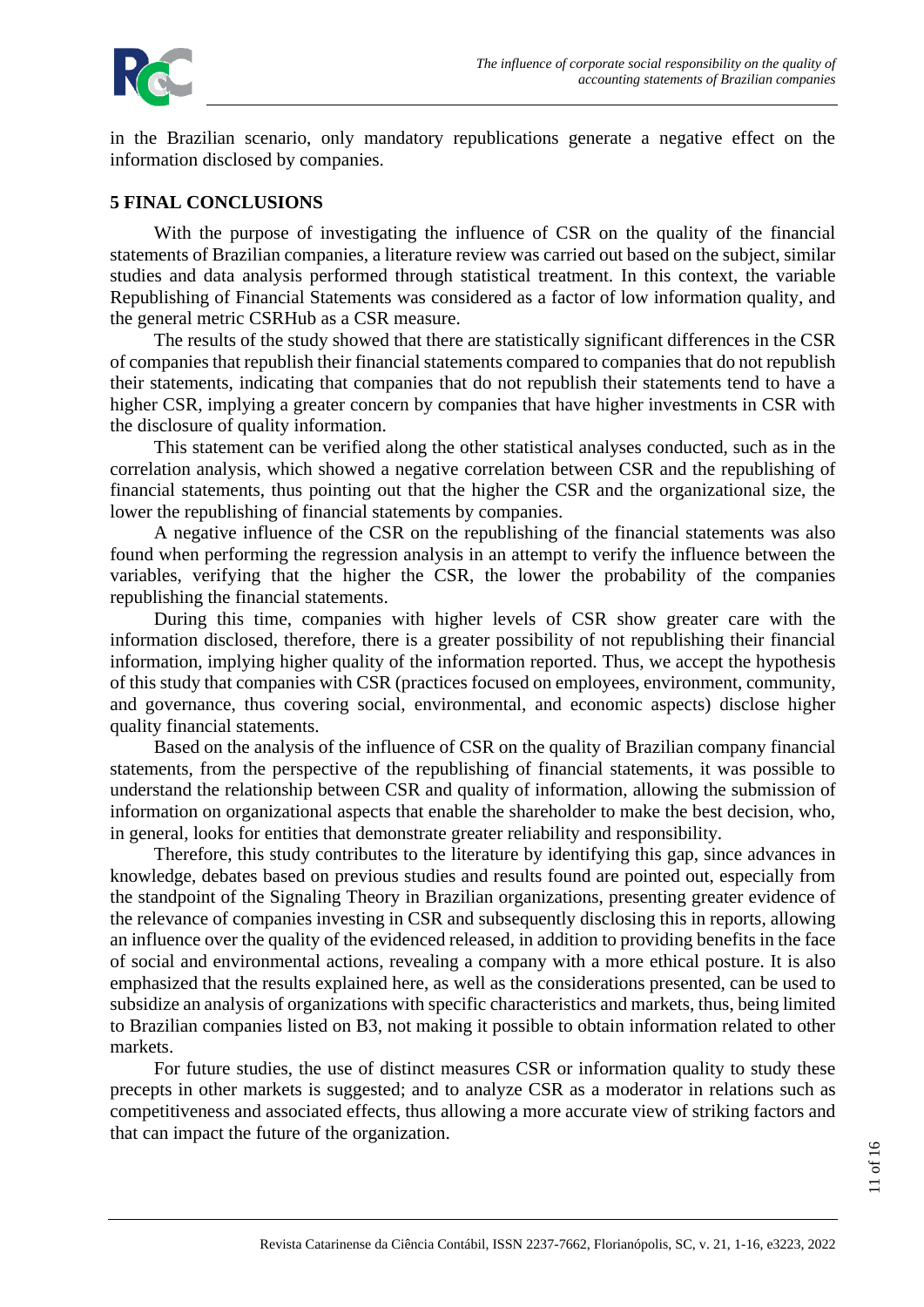

#### **REFERENCES**

- Akhigbe, A., Kudla, R. J., & Madura, J. (2005). Why are some corporate earnings restatements more damaging? *Applied financial economics*, *15*(5), 327-336.
- Albuquerque Filho, A. R., Sousa, A. L. C., Silveira Lopes, H. S., Guimarães, D. B., & Ponte, V. M. R. (2019). Influência da Internacionalização e da Governança Corporativa na Responsabilidade Social Corporativa. *Iberoamerican Journal of Strategic Management*, *18*(3), 397-419.
- Ball, R. (2006). International Financial Reporting Standards (IFRS): pros and cons for investors. *Accounting and business research*, *36*(sup1), 5-27.
- Bandeira, M. T. D. S. S., Góis, A. D., Luca, M. M. M., & Vasconcelos, A. C. (2015). Reputação corporativa negativa e o desempenho empresarial. *Revista de Contabilidade e Organizações, 9*(24), 71-83.
- Baraibar-Diez, E., & Sotorrío, L. L. (2018). O efeito mediador da transparência na relação entre responsabilidade social corporativa e reputação corporativa. *Revista Brasileira de Gestão de Negócios*, *20*, 05-21.
- BenYoussef, N., & Khan, S. (2017). Identifying fraud using restatement information. *Journal of Financial Crime, 24*(4), 620-627*.*
- Berens, G., Van Riel, C. B., & Van Rekom, J. (2007). The CSR-quality trade-off: when can corporate social responsibility and corporate ability compensate each other? *Journal of Business Ethics*, *74*(3), 233-252.
- Bischoff, J., Finley, J., & LeBlanc, D. (2008). Financial statement restatements: Causes and effects. *Tennessee CPA Journal*, 5-7.
- Blacconiere, W. G., & Patten, D. M. (1994). Environmental disclosures, regulatory costs, and changes in firm value. *Journal of accounting and economics*, *18*(3), 357-377.
- Cao, L., Du, Y., & Hansen, J. Ø. (2017). Foreign institutional investors and dividend policy: Evidence from China. *International Business Review*, *26*(5), 816-827.
- Cao, Y., Myers, L. A., & Omer, T. C. (2012). Does company reputation matter for financial reporting quality? Evidence from restatements. *Contemporary Accounting Research*, *29*(3), 956-990.
- Chiudini, V., Cunha, P. R., & Marques, L. (2018). Relação entre a republicação das demonstrações contábeis e o Audit Delay. *Revista Catarinense da Ciência Contábil*, *17*(51), 89-107.
- Cianci, A. M., Clor-Proell, S. M., & Kaplan, S. E. (2019). How do investors respond to restatements? Repairing trust through managerial reputation and the announcement of corrective actions. *Journal of Business Ethics*, *158*(2), 297-312.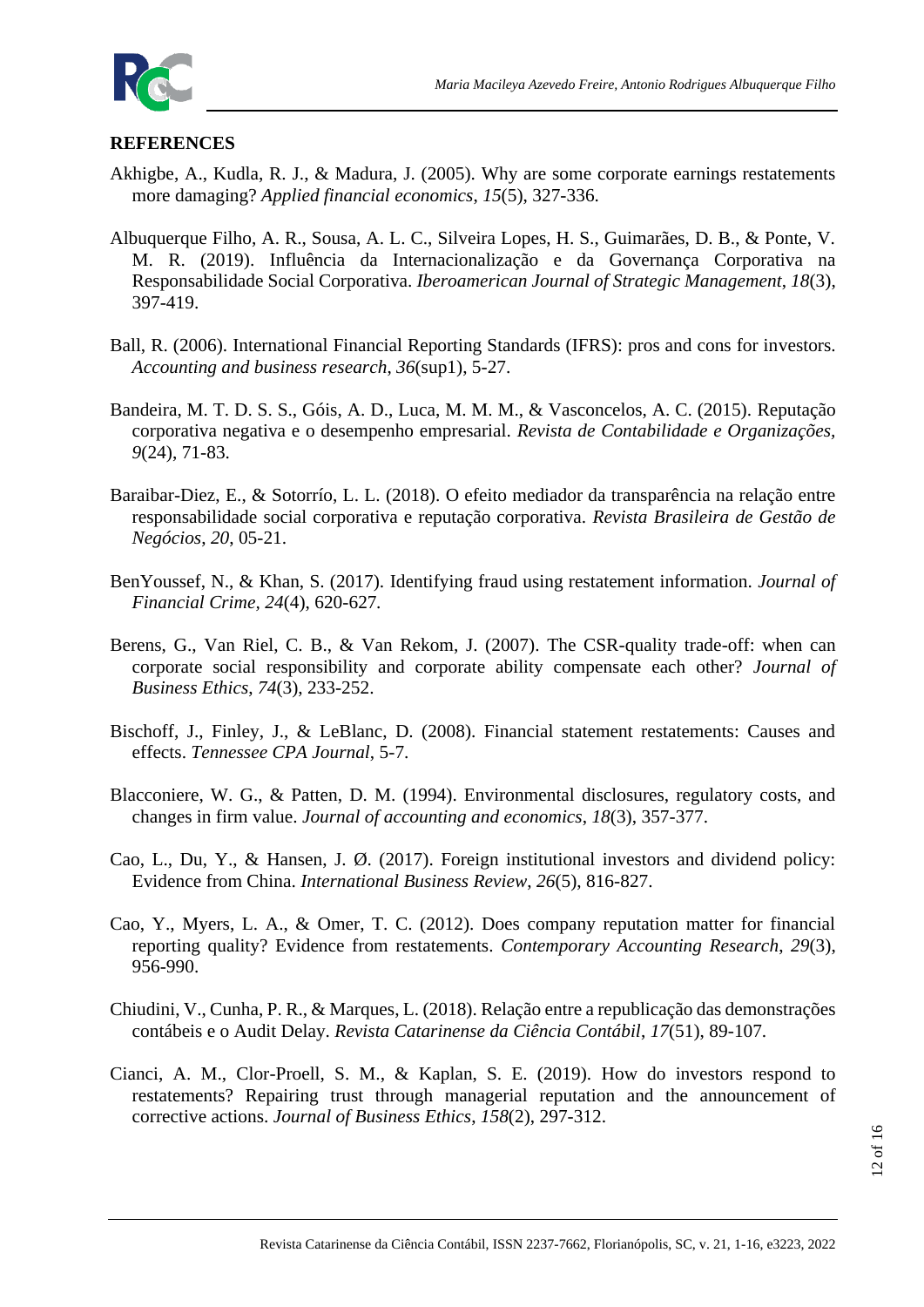

- Costa, I. L. D. S., Correia, T. D. S., Paulo, E., & Lucena, W. G. L. (2018). Impacto do disclosure voluntário: valor da empresa e informações socioambientais nas companhias abertas. *Revista Contabilidade, Gestão e Governança-CGG, 21*(2), 271-287.
- Dechow, P., Ge, W., & Schrand, C. (2010). Understanding earnings quality: A review of the proxies, their determinants and their consequences. *Journal of accounting and economics*, *50*(2- 3), 344-401.
- Degenhart, L., Mazzuco, M. S. A., & Klann, R. C. (2017). Relevância das informações contábeis e a responsabilidade social corporativa de empresas brasileiras. *Base Revista de Administração e Contabilidade da UNISINOS*, *14*(3), 157-168.
- Fávero, L. P., Belfiore, P., Silva, F. D., & Chan, B. L. (2009). *Análise de dados: modelagem multivariada para tomada de decisões*. Rio de Janeiro: Elsevier.
- Flanagan, D. J., Muse, L. A., & O'Shaughnessy, K. C. (2008). An overview of accounting restatement activity in the United States. *International Journal of Commerce and Management*, *18*(4), 363-381.
- Freitas, M. R. O., Santos, S. M., & Crisóstomo, V. L. (2019). Nível de abrangência da informação ambiental divulgada nos relatórios de sustentabilidade de empresas brasileiras com potencial de impacto ao meio ambiente. *Revista Contabilidade e Controladoria*, *10*(3), 143-161.
- Habib, A., & Jiang, H. (2015). Corporate governance and financial reporting quality in China: A survey of recent evidence. *Journal of International Accounting, Auditing and Taxation*, *24*, 29- 45.
- He, L. J., & Chiang, H. T. (2013). Market reaction to financial statement restatement: A study on the information and insurance role of auditors. *Advances in Management and Applied Economics*, *3*(4), 37.
- Healy, P. M., & Wahlen, J. M. (1999). A review of the earnings management literature and its implications for standard setting. *Accounting horizons, 13*(4), 365-383.
- Hedlund, P. R. (2021). *Influência da responsabilidade social corporativa na qualidade das informações contábeis reportadas ao usuário.* Dissertação de Mestrado, Universidade Regional do Noroeste do Estado do Rio Grande do Sul.
- Helou Neto, F. H., & Pereira, C. C. (2010). Impacto da republicação de demonstrações financeiras no preço das ações de empresas brasileiras. *Revista Contemporânea de Contabilidade*, *7*(14), 29-50.
- Herculano, H. D. A., & Moura, G. D. (2015). Informação contábil e concentração acionária: Análise sob a ótica da persistência e da oportunidade. *Revista Ambiente Contábil*, *7*(2), 231- 247.
- Khalil, M., & Ozkan, A. (2016). Board independence, audit quality and earnings management: Evidence from Egypt. *Journal of Emerging Market Finance*, *15*(1), 84-118.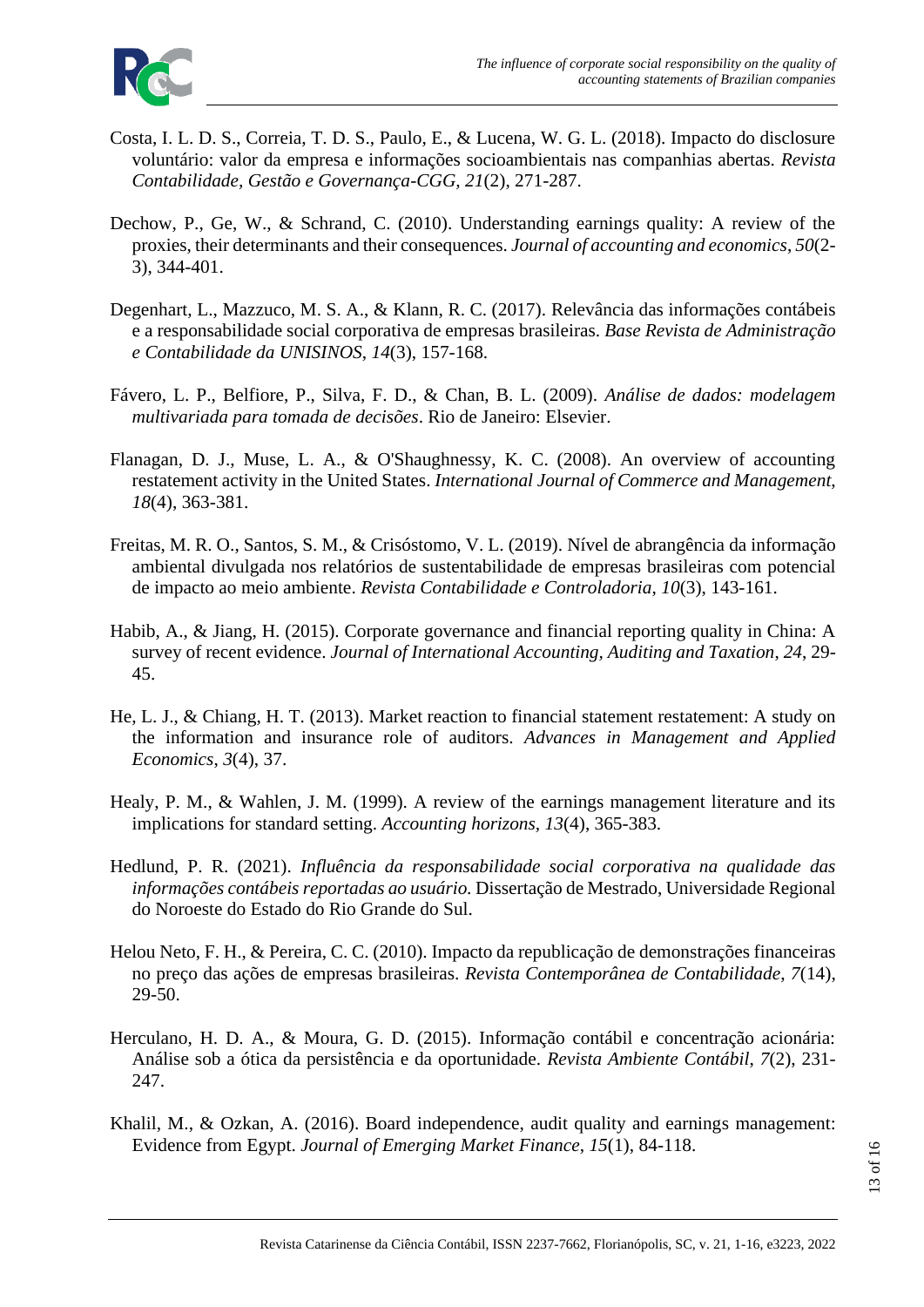

- Kim, Y., Park, M. S., & Wier, B. (2012). Is earnings quality associated with corporate social responsibility? *The accounting review*, *87*(3), 761-796.
- Koprowski, S., Krein, V., Barichello, R., Mazzioni, S., & Dal Magro, C. B. (2019). Influência das conexões políticas e da evidenciação socioambiental no custo de capital. *Contextus–Revista Contemporânea de Economia e Gestão*, *17*(2), 98-128.
- Lee, G., & Masulis, R. W. (2009). Seasoned equity offerings: Quality of accounting information and expected flotation costs. *Journal of Financial Economics*, *92*(3), 443-469.
- Li, Y., Park, Y. I., & Wynn, J. (2018). Investor reactions to restatements conditional on disclosure of internal control weaknesses. *Journal of Applied Accounting Research, 19*(3), 423-439.
- Malo-Alain, A. M., Melegy, M. M. A. H., & Ghoneim, M. R. Y. (2019). The effects of sustainability disclosure on the quality of financial reports in Saudi business environment. *Academy of Accounting and Financial Studies Journal*, *23*(5), 1-12.
- Marques, V. A., Amaral, H. F., Souza, A. A., Santos, K. L., & Belo, P. H. R. (2017). Determinantes das republicações no mercado brasileiro: Uma análise a partir dos incentivos ao gerenciamento de resultados. *Revista de Educação e Pesquisa em Contabilidade (REPeC)*, *11*(2), 191-213.
- Marques, V. (2016). *Qualidade das Informações Financeiras e o Ambiente Regulatório: Evidências Empíricas no Período de 1998-2013*. Tese de Doutorado em Administração, Centro de Pós-Graduação e Pesquisas em Administração - CEPEAD, Universidade Federal de Minas Gerais. Belo Horizonte, MG, Brasil.
- McWilliams, A., & Siegel, D. (2001). Corporate social responsibility: A theory of the firm perspective. *Academy of management review*, *26*(1), 117-127.
- Moura, E. A., Dias, A. C., Machado, A. C. S. C., & Santos, A. T. R. (2017). Estudo de caso da situação econômico-financeira da empresa Arezzo indústria e comércio SA. *Revista de Trabalhos Acadêmicos-Universo*, *2*(3).
- Moura, G. D., Theiss, V., & Cunha, P. R. (2014). Ativos intangíveis e gerenciamento de resultados: uma análise em empresas brasileiras listadas na BM&FBovespa. *BASE-Revista de Administração e Contabilidade da Unisinos*, *11*(2), 111-122.
- Muñoz, R. M., Pablo, J. D. S. D., Salinero, Y., & Peña, I. (2020). Risk measures and the riskreturn paradox: an analysis in the context of the economic crisis. *Revista Brasileira de Gestão de Negócios*, *22*, 348-362.
- Nossa, V., Cezar, J. F., Silva Junior, A., Baptista, É. C. S., & Nossa, S. N. (2009). A relação entre o retorno anormal e a responsabilidade social e ambiental: um estudo empírico na bovespa no período de 1999 a 2006. *BBR-Brazilian Business Review*, *6*(2), 121-136.
- Palmrose, Z. V., Richardson, V. J., & Scholz, S. (2004). Determinants of market reactions to restatement announcements. *Journal of accounting and economics*, *37*(1), 59-89.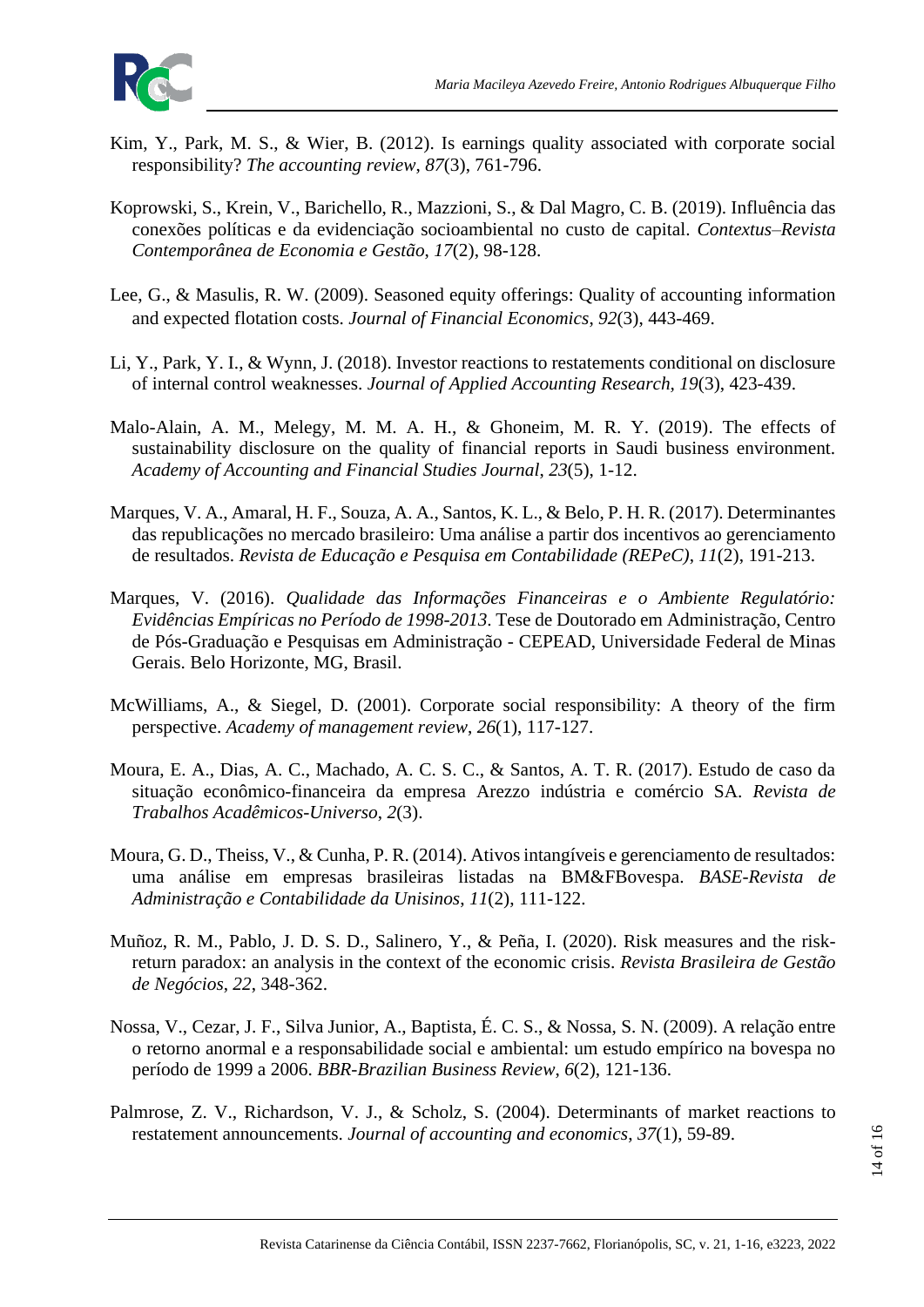- Prudêncio, P. A., Forte, H. C., De Luca, M. M. M., & Vasconcelos, A. C. (2019). Disclosure ambiental negativo e desempenho em empresas listadas na B3. *Revista de Gestão Social e Ambiental, 13*(2), 58-74.
- Rao, K., & Tilt, C. (2016). Board composition and corporate social responsibility: The role of diversity, gender, strategy and decision making. *Journal of Business Ethics*, *138*(2), 327-347.
- Rezende, D. A. *Sistema de informações organizacionais: guia prático para projetos em cursos de administração, contabilidade e informática.* (4a ed.). São Paulo, 2010.
- Ribeiro, F., Alves, T. A., Taffarel, M., & Menon, G. (2017). Responsabilidade social corporativa e o desempenho financeiro no setor de energia elétrica: um estudo com modelo de dados em painéis. *Gestão & Regionalidade*, *33*(99), 39-54.
- Scholtens, B., & Kang, F. C. (2013). Corporate social responsibility and earnings management: Evidence from Asian economies. *Corporate Social Responsibility and Environmental Management*, *20*(2), 95-112.
- Schuster, H. A., & Klann, R. C. (2019). Responsabilidade Social Corporativa e Gerenciamento de Resultados por Accruals. *Contabilidade Vista & Revista*, *30*(1), 01-26.
- Servaes, H., & Tamayo, A. (2013). The impact of corporate social responsibility on firm value: The role of customer awareness. *Management science*, *59*(5), 1045-1061.
- Shahzad, F., Fareed, Z., Wang, Z., & Shah, S. G. M. (2020). Do idiosyncratic risk, market risk, and total risk matter during different firm life cycle stages? *Physica A: Statistical Mechanics and its Applications*, *537*, 122-550.
- Silva, G. C., Takamatsu, R. T., & Avelino, B. C. (2017). Adesão aos Níveis Diferenciados de Governança Corporativa e Qualidade das Informações Contábeis. *ConTexto*, *17*(35), 89-104.
- Silva, J. P. D., Noriller, R. M., Silva, C. A. T., & Niyama, J. K. (2018). Earning quality e o desempenho das companhias brasileiras de capital aberto. *Revista Ibero-Americana de Estratégia*, *17*(2), 108-124.
- Soares, C. R., Motoki, F. Y. S., & Monte-Mor, D. S. (2018). IFRS e probabilidade de republicação: Um estudo das empresas brasileiras listadas na Bovespa. *Revista Catarinense da Ciência Contábil*, *17*(52).
- Sousa, M. A. B., Fernandes, C. F., Bezerra, R. P. P., & Ribeiro, S. P. (2016). Qualidade da informação contábil: uma análise de suas características com base na percepção do usuário externo. *Iberoamerican Journal of Industrial Engineering*, *8*(15), 208-227.
- Spence, M. (1978). Job market signaling. In *Uncertainty in economics* (pp. 281-306). Academic Press, 2081-306.
- Tavares, H. L. M. (2016). *O endividamento e a qualidade da informação financeira* (Master's thesis). Dissertação de Mestrado, Universidade Lusófona de Humanas e Tecnologias.